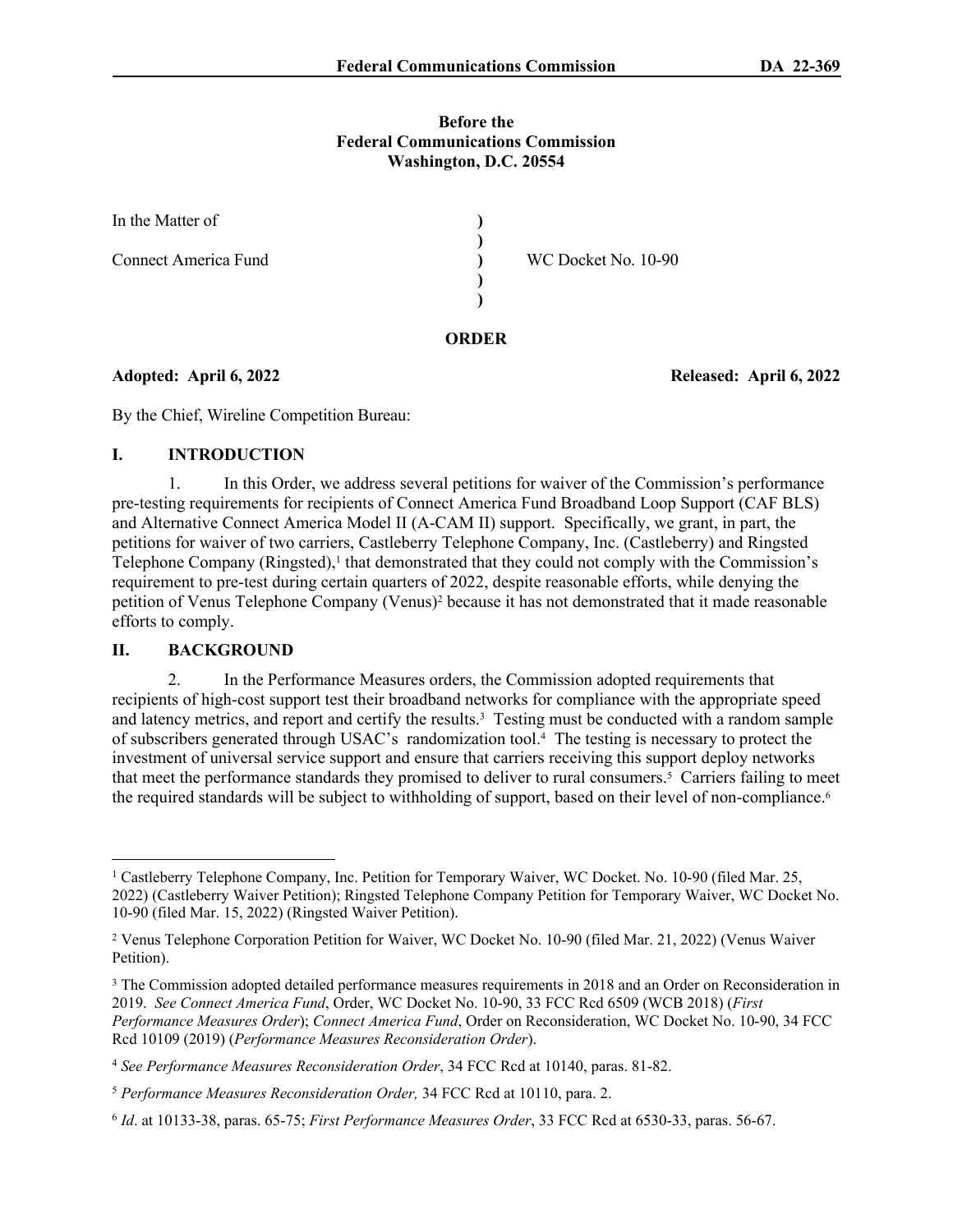3. To ensure that carriers receiving support are familiar with the required testing and how to properly measure the speed and latency of their networks in accordance with Commission rules, the Commission adopted pre-testing periods in which no support reductions will occur for failing to meet the required standards, "as long as carriers actually undertake the pre-testing and report their results."<sup>7</sup> For pre-testing, the carriers are required to submit the same speed and latency test results as they will be required to submit for the regular testing, as well as an annual certification.<sup>8</sup> Carriers that fail to conduct pre-testing and submit results in a timely fashion are considered to be at Level 1 non-compliance.<sup>9</sup> While at Level 1 non-compliance, USAC will withhold 5% of a carrier's monthly support payments.10 USAC will restore withheld support once the non-compliant carrier becomes compliant by making the required filing.<sup>11</sup>

4. In January 2022, due to the ongoing pandemic, the Bureau granted a waiver allowing CAF BLS and A-CAM II carriers to pre-test only 70% of their USAC pre-selected samples during the four quarters of pre-testing in 2021.12 The Bureau stated, however, that "we urge these carriers to work to pre-test 100% of their sample as quickly as possible."13 The Bureau acknowledged that some carriers may not be able to reach even 70% of their test sample because they may not be able to obtain sufficient amounts of testing equipment.14 The Bureau specified that any such carrier should file a waiver request, supported by 1) an affidavit signed by a company official explaining that the carrier does not have sufficient testing equipment, the reason that it does not have sufficient testing equipment, and when the company anticipates having sufficient equipment, and 2) documentary evidence showing when the order was placed.<sup>15</sup>

### **III. DISCUSSION**

5. For the reasons set forth below, we grant, in part, the petitions for waiver of two petitioners while denying another.16 The Bureau may exercise its discretion to waive a rule where the

<sup>8</sup> *First Performance Measures Order*, 33 FCC Rcd at 6533, para. 67.

9 *Id*.

<sup>10</sup> *Id.* at 6532, para. 64.

<sup>11</sup> *Id.* at 6532, para. 63.

<sup>12</sup> Connect America Fund, WC Docket No. 10-90, DA 22-1, Order (WCB rel. Jan. 3, 2022).

<sup>13</sup> *Id.* at 4, para. 9.

<sup>14</sup> *Id.* at 4, para. 10.

<sup>15</sup> *Id.*

<sup>16</sup> Several A-CAM I carriers filed petitions for waivers of certain quarters of pre-testing last year. Those carriers have completed pre-testing so we dismiss the following petitions as moot: Central Scott Telephone Company Waiver Request, WC Docket No. 10-90 (filed Apr. 6, 2021); Chillicothe Telephone Company Petition for Waiver of Informal Performance Testing Schedule, WC Docket. No. 10-90 (filed Mar. 29, 2021); Cordova Telephone Cooperative Petition for Limited Waiver of Broadband Performance Testing Non-Compliance Penalty Requirements*,* WC Docket No. 10-90 (filed July 2, 2021); Fulton Telephone Company Emergency Petition for Waiver of First Quarter 2021 Broadband Performance Testing Requirements, WC Docket No. 10-90, (filed Mar. 29, 2021); Petition for Waiver of Matanuska Telephone Association, Inc.'s First Quarter 2021 Broadband Performance Pre-Testing Requirements, WC Docket No. 10-90 (filed May 17, 2021); Mt. Horeb Telephone Company (MHTC) Emergency Petition for Waiver of First Quarter Broadband Performance Testing Requirements, WC Docket No. 10- 90 (filed Mar. 26, 2021); Olin Telephone Company, Inc. Emergency Petition for Waiver of First Quarter 2021 Broadband Performance Testing Requirements¸ WC Docket No. 10-90 (filed Apr. 6, 2021); Superior Telephone Cooperative Petition for Limited Waiver of Broadband Performance Testing Requirements, WC Docket No. 10-90 (filed Apr. 7, 2021); Petition for Partial Waiver of United Utilities, Inc. of First Quarter 2021 Performance Measurements Testing Requirements, WC Docket No. 10-90 (filed Apr. 7, 2021); Petition for Waiver of Informal (continued….)

<sup>7</sup> *Performance Measures Reconsideration Order*, 34 FCC Rcd at 10139, paras. 78-79.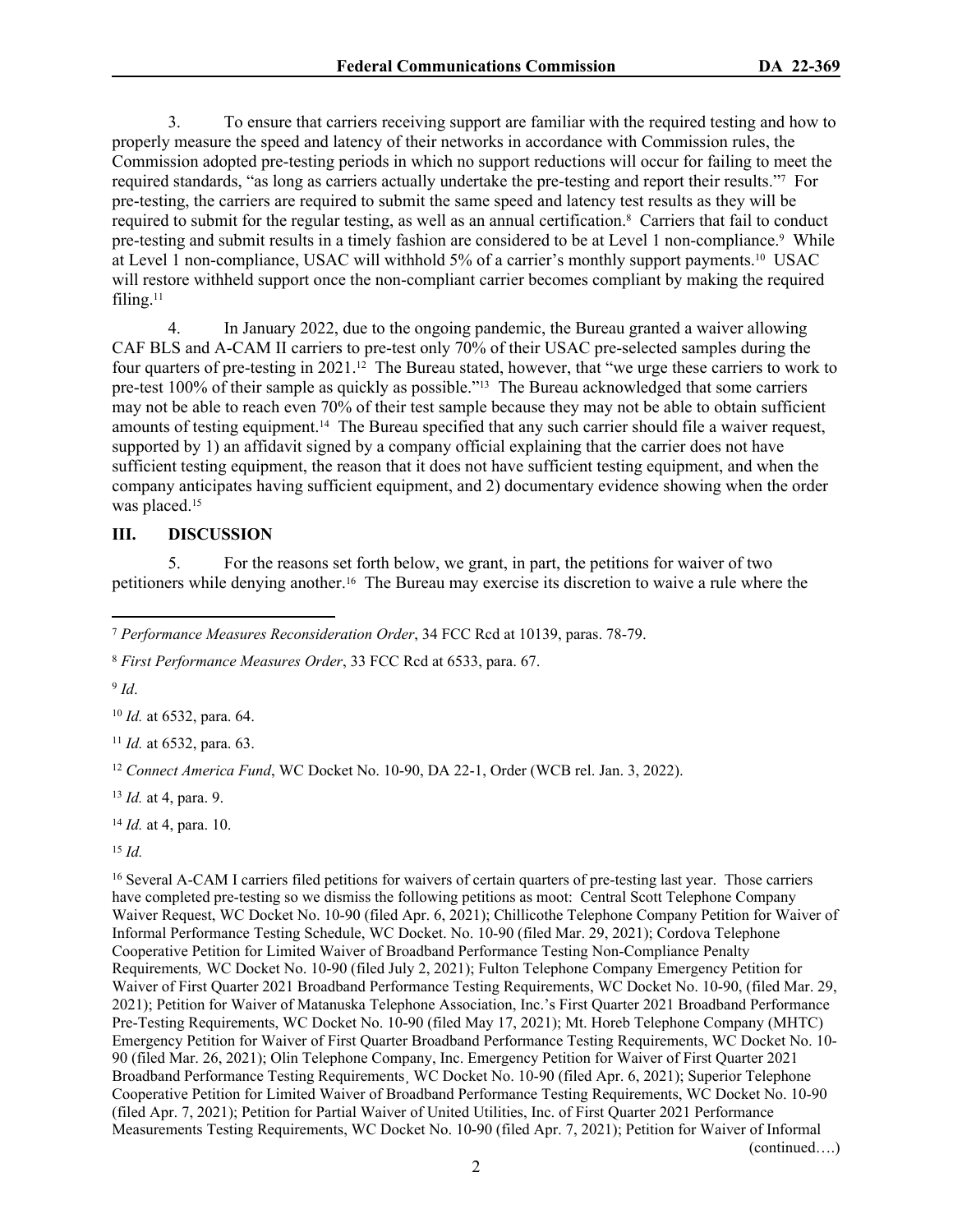particular facts make strict compliance inconsistent with the public interest.17 In addition, the Bureau may take into account considerations of hardship, equity, or more effective implementation of overall policy on an individual basis.18 Waiver of the Commission's rules is appropriate when (i) special circumstances warrant a deviation from the general rule, and (ii) such deviation will serve the public interest.<sup>19</sup>

6. We find that it is appropriate to grant, in part, the waiver requests filed by Castleberry and Ringsted on the grounds that they have demonstrated reasonable effort to comply with the rule. We find that a binding agreement to purchase testing equipment substantially in advance of the testing commencement demonstrates a good faith attempt to comply with the pre-testing requirements in a timely manner. On the other hand, a carrier that merely "identified" or "selected" a vendor without actually committing to the purchase of necessary equipment or services for testing prior to the start of the quarter should have recognized it was at risk of not meeting its pre-testing obligations in the event that its preferred vendor would no longer commit to delivering within the necessary time frame. We therefore deny the petition for waiver filed by Venus Telephone Company alleging an inability to complete testing due to failures by vendors where there was no binding purchase agreement substantially prior to the start of the testing period.

7. We note that the circumstances underlying pre-testing waiver requests do not readily justify the waiving of the rules. The consequence of failing to complete and submit the results of pretesting is the withholding of 5% of the carrier's high-cost support, to be restored when the carrier makes filings bringing it into compliance. Given that such waiver requests are one-time and temporary in nature, the withholding itself would be temporary even in the absence of a waiver. The relatively small amount of support—5% of the carrier's total high-cost support—further militates against a finding of hardship for carriers requesting a waiver.

8. Moreover, the rationale for pre-testing does not suggest that waivers should be readily granted. In adopting the pre-testing requirement, the Commission expressed that pre-testing would "ensure that carriers are familiar with the required testing and how to properly measure the speed and

<sup>17</sup> *Northeast Cellular Telephone Co. v. FCC*, 897 F.2d 1164, 1166 (D.C. Cir. 1990) (*Northeast Cellular*).

<sup>19</sup> *Northeast Cellular*, 897 F.2d at 1166.

<sup>(</sup>Continued from previous page)

Performance Testing Schedule, Allamakee-Clayton Electric Cooperative, WC Docket No. 10-90 (filed Apr. 7, 2021); Bijou Telephone Cooperative Association, Inc. Petition for Limited Waiver of Broadband Performance Testing Requirements, WC Docket No. 10-90 (filed Mar. 31, 2021); Letter from Bret Cook, Bloomingdale Home Telephone Company, to Federal Communications Commission, WC Docket No. 10-90 (filed Apr. 5, 2021); Citizens Telephone Company of Hammond, New York, Inc. Emergency Petition for Waiver of First Quarter 2021 Broadband Performance Testing Requirements, WC Docket No. 10-90 (filed Mar. 29, 2021); Amendment to Citizens Telephone Company of Hammond, New York, Inc., Emergency Petition for Waiver of Broadband Testing Requirements, WC Docket No. 10-90 (filed July 9, 2021); Georgetown Telephone Company Emergency Petition for Waiver of First Quarter 2021 Broadband Performance Testing Requirements, WC Docket No. 10-90 (filed Mar. 26, 2021); Hopi Telecommunications, Inc. Emergency Petition for Waiver for First and Second Quarters 2021 Broadband Performance Testing Requirements, WC Docket No. 10-90 (filed Mar. 26, 2021); Martelle Cooperative Telephone Association Emergency Petition for Waiver of First Quarter 2021 Broadband Performance Testing Requirements, WC Docket No. 10-90 (filed Apr. 7, 2021); Mechanicsville Telephone Company Emergency Petition for Waiver of First Quarter 2021 Broadband Performance Testing Requirements, WC Docket No. 10-90 (filed Apr. 7, 2021); Carr Telephone Company Emergency Petition for Waiver of First Quarter 2021 Broadband Performance Testing Requirements, WC Docket No. 10-90 (filed Mar. 29, 2021); Chazy & Westport Telephone Company Emergency Petition for Waiver of First Quarter 2021 Broadband Performance Testing Requirements, WC Docket No. 10-90 (filed Mar. 29, 2021); Delta Communications, L.L.C. d/b/a Clearwave, Petition for Waiver, WC Docket No. 10-90 (filed Apr. 8, 2021); Larson Utilities, Inc. Emergency Petition for Waiver of First Quarter 2021 Broadband Performance Testing Requirements, WC Docket No. 10-90 (filed Apr. 7, 2021); and Petition for Waiver of Informal Performance Testing Schedule, Northeast Rural Services, WC Docket No. 10-90 (filed Apr. 6, 2021).

<sup>18</sup> *WAIT Radio v. FCC*, 418 F.2d 1153, 1159 (D.C. Cir. 1969); *Northeast Cellular,* 897 F.2d at 1166.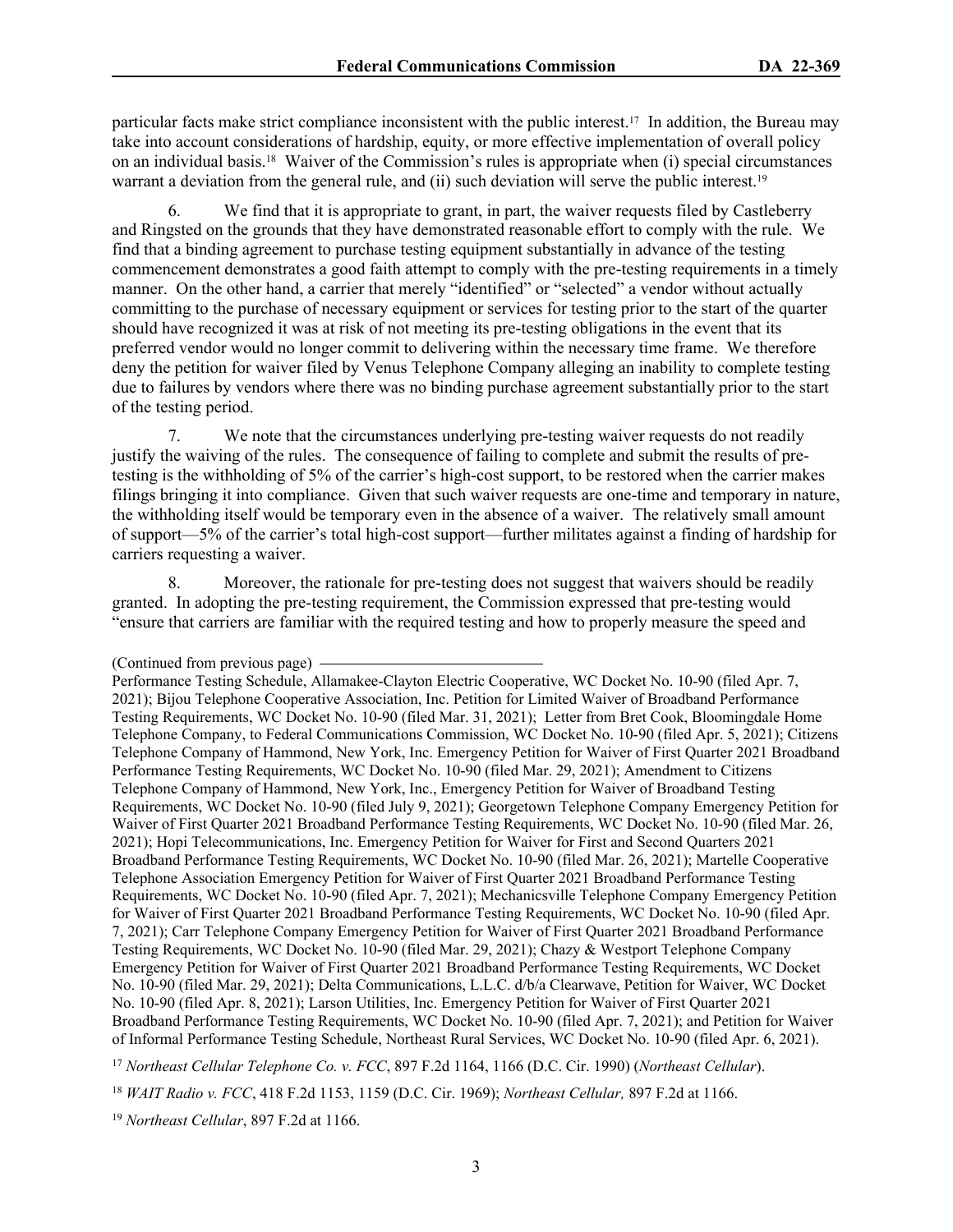latency of their networks," and allow carriers to adjust to the new testing regime.<sup>20</sup> Granting waivers to carriers that have not made reasonable efforts to complete pre-testing fosters a risk that the same carriers will later request waiver of the testing requirements because they are unprepared.

9. We reiterate our emphasis above that no carrier will permanently forego any support as a result of its failure to complete the pre-testing by the deadline or of our denial of its waiver request, so long as it corrects its non-compliance. For all carriers, it is imperative to continue to put testing capabilities into place, so that they are able to correctly perform the necessary testing in 2023, when they must demonstrate that they have met the required performance goals, and so they have time to correct if their pre-testing does not show expected performance.

# **A. Grants and Partial Grants**

10. *Castleberry Telephone Company, Inc*. *(Castleberry).*21 Castleberry, a CAF BLS company, claims it requires a waiver of the first two quarters of pre-testing in 2022 because of supply chain issues.22 Castleberry states that it ordered testing equipment in June 2021 but did not receive the main router required for testing until March 2022 because of supply chain issues.23 Upon receiving this router, Castleberry then determined it needed additional equipment.24 To assist in completing testing and submission of the data, Castleberry contracted with a vendor to ensure "a smooth transition in reporting the data to USAC."25 In support of its claims, Castleberry provided the dated order form for its equipment, the invoice for its vendor, and an affidavit attesting to these facts signed by the Secretary of the company.26 We find that Castleberry's efforts represent a reasonable attempt to complete the required testing on a timely basis, and therefore grant a waiver of the first and second quarter 2022 pre-testing requirements.

11. Ringsted Telephone Company (Ringsted).<sup>27</sup> Ringsted requests a waiver because it ordered testing equipment in April 2021 but as a result of supply chain delays did not receive the equipment until February 2022.28 In support of this claim, Ringsted provides a dated purchase order

<sup>22</sup> *Id*. at 1.

<sup>23</sup> *Id*. at 4.

<sup>24</sup> *Id*.

<sup>25</sup> *Id*.

<sup>26</sup> *Id*. Exhs. A, B, C.

<sup>27</sup> Ringsted Waiver Petition. Ringsted requests "waiver of the FCC's rules such that Ringsted is permitted to report only fourth quarter 2022 pretesting results in the HUBB." *Id*. at 1. Ringsted argues that, "it will take time for Ringsted to map all of its locations, enter them into the spreadsheet provided by USAC, and submit them for randomization." *Id.* at 7. Ringsted's claim that it must "use the HUBB" (*Id.* at 4) to get its randomized sample for testing is incorrect. CAF BLS carriers, like Ringsted, that were fully deployed prior to 2016 do not have to enter these locations into the HUBB. *Id*. Exh. B at 2; *Wireline Competition Bureau Announces Deadline of March 1, 2021 for Certain Rate-of-Return Carriers Receiving Connect America Fund Broadband Loop Support (CAF-BLS) to Report Broadband Location Information for Pre-Existing Deployment*, Public Notice, 35 FCC Rcd 459 (2020). In fact, locations deployed prior to 2016 cannot be entered into the HUBB. Universal Service Administrative Company, Submit Data in the HUBB, [https://www.usac.org/high-cost/annual-requirements/submit-data-in-the](https://www.usac.org/high-cost/annual-requirements/submit-data-in-the-hubb/)[hubb/.](https://www.usac.org/high-cost/annual-requirements/submit-data-in-the-hubb/) Rather, all Ringsted must do is submit a list of broadband subscribers to USAC and assign a unique identification number to each subscriber and USAC will provide Ringsted with a randomized sample. Universal Service Administrative Company, Submit Data in the HUBB, [https://www.usac.org/high-cost/annual](https://www.usac.org/high-cost/annual-requirements/submit-data-in-the-hubb/)[requirements/submit-data-in-the-hubb/.](https://www.usac.org/high-cost/annual-requirements/submit-data-in-the-hubb/) Therefore, Ringsted's claim regarding the HUBB provides not basis for granting a waiver.

28 Ringsted Waiver Petition at 11.

<sup>20</sup> *Performance Measures Reconsideration Order*, 34 FCC Rcd at 10135, para. 68.

<sup>21</sup> Castleberry Waiver Petition.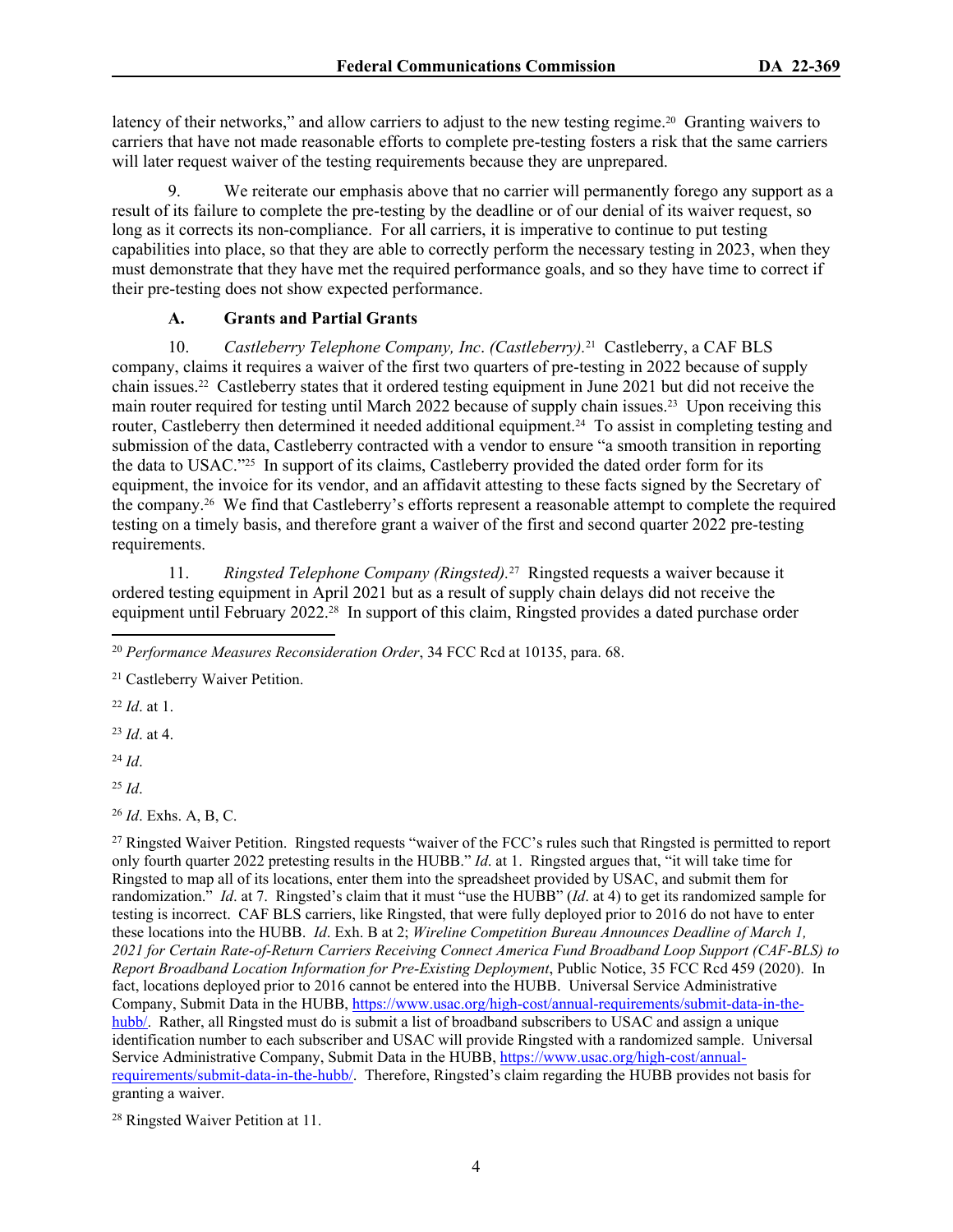form, an email from its equipment provider acknowledging the delay in delivery, and an affidavit from its Manager and Chief Executive Officer.29 We find that Ringsted made reasonable efforts to obtain the necessary testing equipment and that the receipt of testing equipment in February 2022 would make it difficult to install such equipment and complete testing in the first and second quarters of 2022. We therefore grant a waiver to Ringsted so that it does not have to pre-test during the first two quarters of 2022. However, we deny Ringsted's request for a waiver of pre-testing during the third quarter of 2022. The third quarter begins in September which provides Ringsted with seven months, which based on our observations of the industry's experience, is enough time to install the equipment and complete testing so no waiver of third quarter 2022 pre-testing is warranted.

# **B. Denial**

12. *Venus Telephone Corporation (Venus).*30 Venus, a carrier receiving A-CAM II support, requests a waiver of pre-testing during the first quarter of 2022. Venus claims that "[d]uring 2021 and early 2022, the Company identified two vendors that offered services suitable for network performance testing . . . . In the past several weeks, these two vendors each notified the Company that they would not be able to provide the equipment and service."<sup>31</sup> Venus states that it "moved quickly to identify alternatives and in less than two weeks selected a vendor and received hardware to be used for pretesting."32 Venus provides a declaration in support of its petition, but no dated order form.33 Unlike the waiver requests we grant today, Venus does not state or provide evidence that it ordered equipment for speed and latency testing in preparation for pre-testing but instead waited until the first quarter of 2022 when pre-testing should already have started. We find merely identifying possible vendors does not warrant waiver of this requirement. We find that Venus has not demonstrated that it made a reasonable effort to complete pre-testing in a timely manner, and therefore deny its petition for waiver.

## **IV. ORDERING CLAUSES**

13. Accordingly, IT IS ORDERED that, pursuant to sections 0.91, 0.291, and 1.3 of the Commission's rules, 47 CFR §§ 0.91, 0.291, 1.3, the Petition for Temporary Waiver for first and second quarter 2022 performance pre-testing requirements filed by Castleberry Telephone Company, Inc. IS GRANTED to the extent described above.

14. IT IS FURTHER ORDERED that, pursuant to sections 0.91, 0.291, and 1.3 of the Commission's rules, 47 CFR §§ 0.91, 0.291, 1.3, the Petition for Temporary Waiver of the Commission's first, second, and third quarter 2022 performance pre-testing requirements filed by Ringsted Telephone Company IS GRANTED as to the first and second quarters of 2022 and DENIED as to the third quarter of 2022 to the extent described above.

15. IT IS FURTHER ORDERED that, pursuant to sections 0.91, 0.291, and 1.3 of the Commission's rules, 47 CFR §§ 0.91, 0.291, 1.3, the Petition for Waiver of the Commission's first quarter 2022 performance pre-testing requirements filed by Venus Telephone Company is DENIED.

<sup>29</sup> *Id*. Exhs. C, F.

<sup>30</sup> Venus Waiver Petition.

<sup>31</sup> *Id*. at 2.

<sup>32</sup> *Id*. at 2 (footnote omitted).

<sup>33</sup> Declaration of D. Groft, Attach. to Venus Waiver Petition at 6.